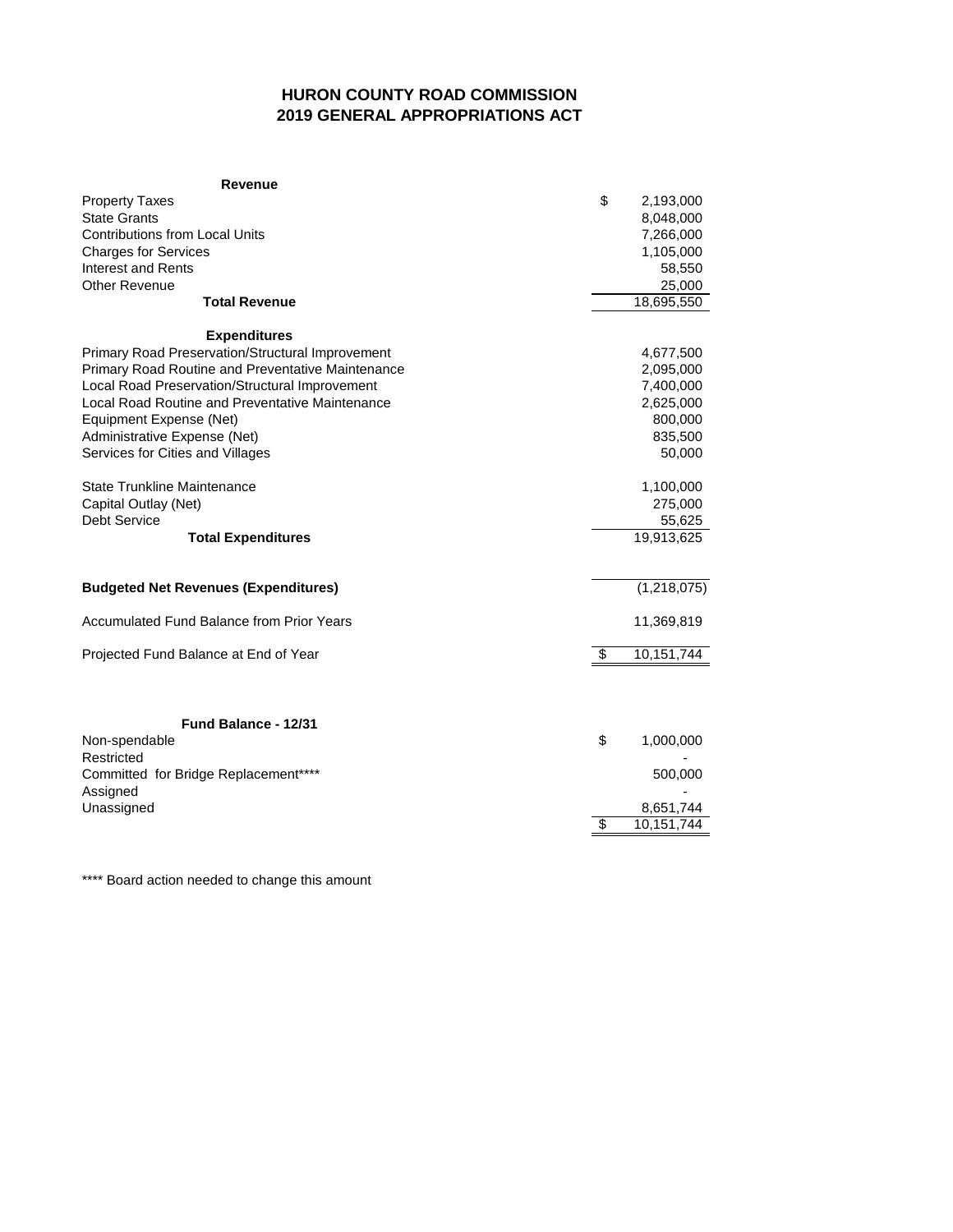This page left blank.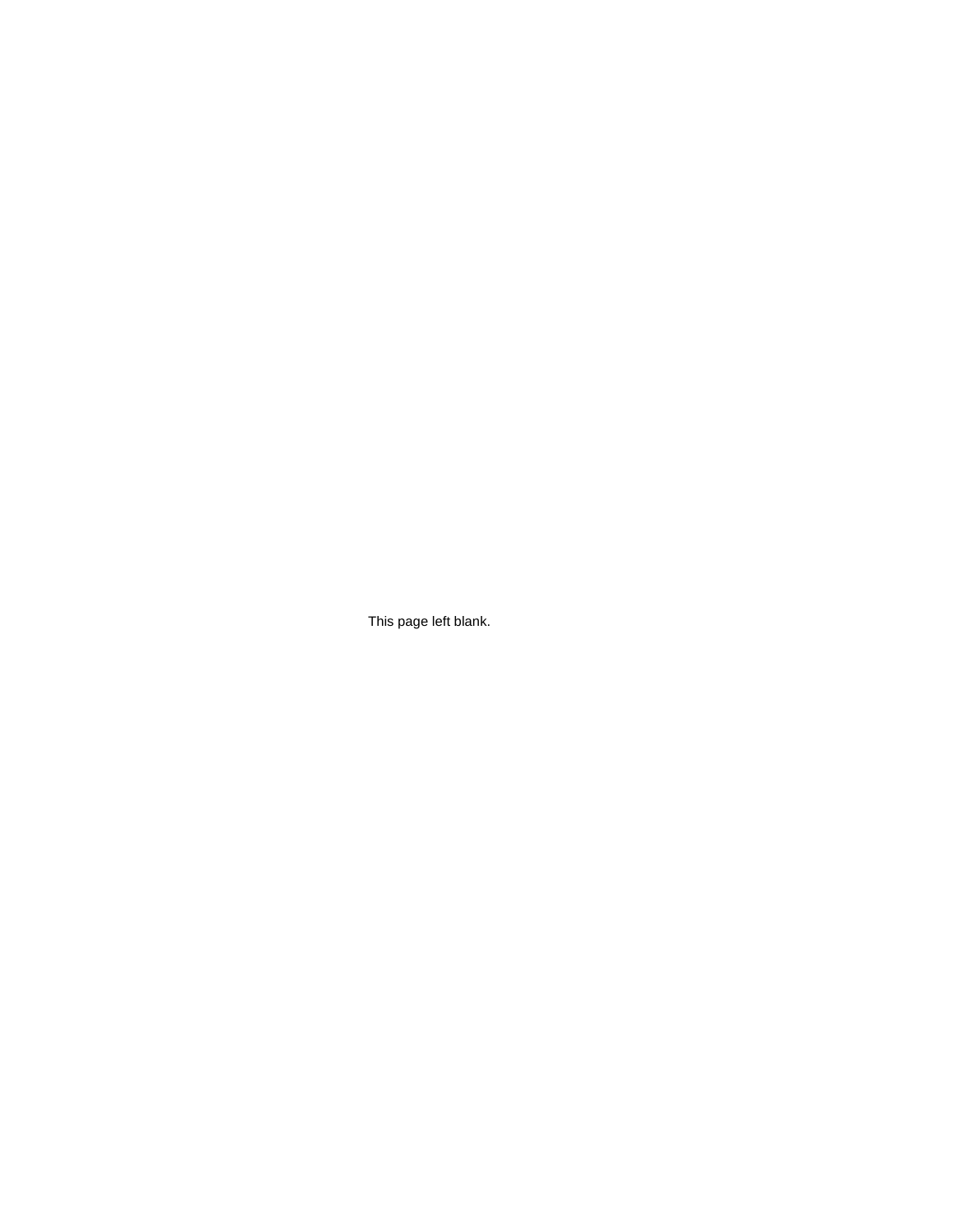## **HURON COUNTY ROAD COMMISSION PROPOSED 2019**

| Revenue                                  |                  |
|------------------------------------------|------------------|
| <b>Property Taxes</b>                    | \$<br>2,193,000  |
| <b>State Grants</b>                      |                  |
| Michigan Transportation Fund             |                  |
| Engineering                              | 10,000           |
| Primary                                  | 4,175,600        |
| Local                                    | 3,854,400        |
| Snow Removal                             | 8,000            |
| <b>MTF Sub-total</b>                     | 8,048,000        |
| <b>Critical Bridge</b>                   |                  |
| State Grants Sub-total                   | 8,048,000        |
| <b>Contributions from Local Units</b>    |                  |
| <b>Township Contributions</b>            | 6,640,000        |
| <b>Other Local Unit Contributions</b>    | 50,000           |
| Sale of Federal Aid - Other Counties     | 576,000          |
| Contributions from Local Units Sub-total | 7,266,000        |
| <b>Charges for Services</b>              |                  |
| <b>State Trunkline Maintenance</b>       | 1,100,000        |
| State Trunkline Non-Maintenance          |                  |
| Salvage Sales                            | 5,000            |
| Charges for Services Sub-total           | 1,105,000        |
| <b>Interest and Rents</b>                |                  |
| Interest and Dividends                   | 50,000           |
| <b>Property Rent</b>                     | 8,550            |
| Interest and Rents Sub-total             | 58,550           |
| <b>Other Revenues</b>                    |                  |
| Gain/Loss on Road Materials              | 25,000           |
| <b>Other Revenues Sub-total</b>          | 25,000           |
|                                          |                  |
| <b>Total Revenue</b>                     | \$<br>18,695,550 |